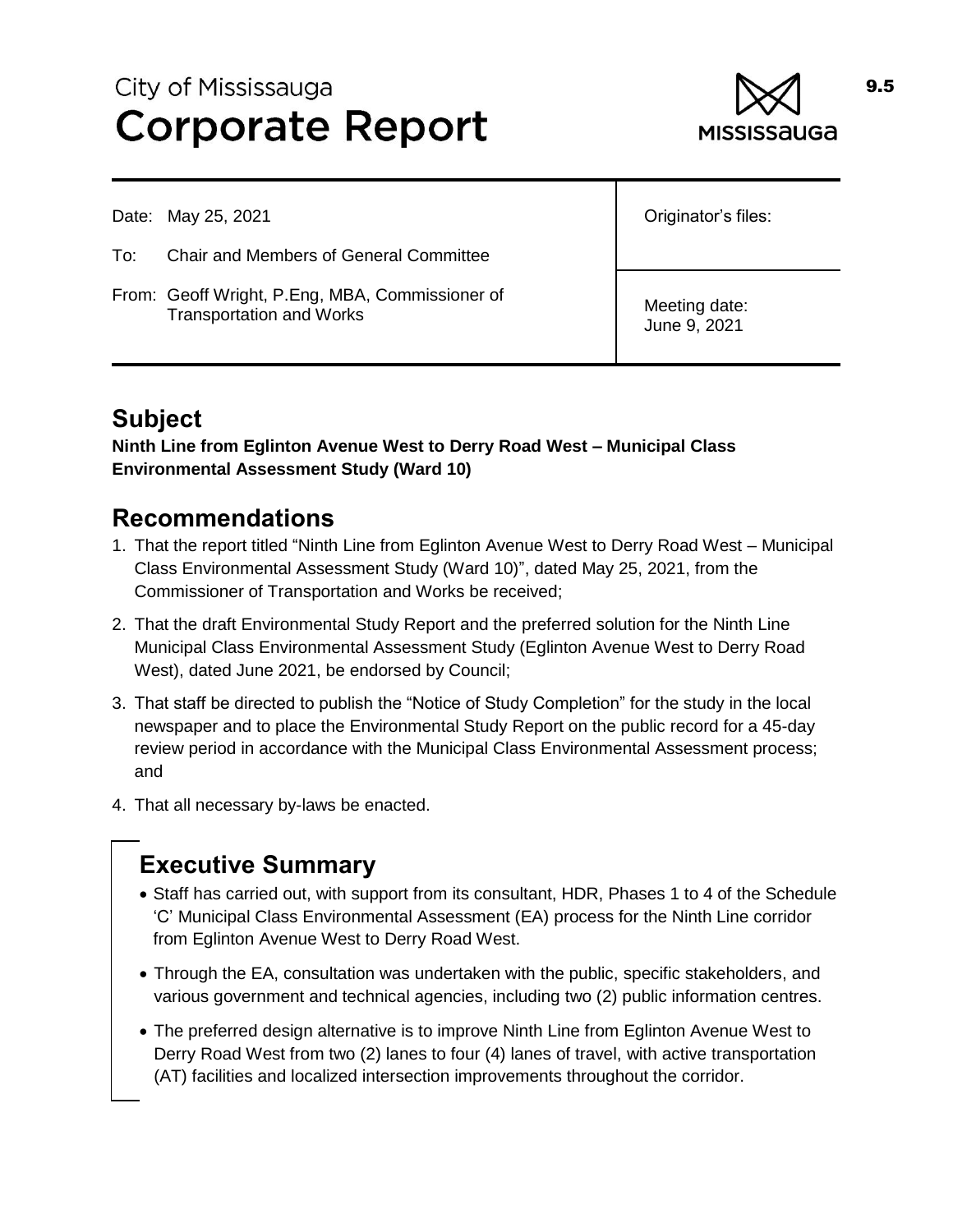- The estimated cost to implement the preferred design alternative is \$51.6 million and funding requirements will be identified in a future Business Plan and Budget. Currently, the Ninth Line Widening Project is identified within the Roads Service Area's 10-Year Capital Program forecast.
- A copy of the executive summary of the Environmental Study Report (ESR) has been appended to this report.
- Subject to Council endorsement, the ESR will be posted on the public record for a 45-day review period.

## **Background**

Municipalities in Ontario follow the Municipal Class Environmental Assessment (October 2000, amended 2007, 2011, and 2015) process under the *Environmental Assessment Act* for most transportation, water and wastewater projects. The Municipal Class EA process is a phased planning approach that includes five (5) main study phases and public consultation. The complexity and extent of the environmental impacts of a specific project determines the number of phases to be completed in order to comply with the Class EA process.

The five (5) phases are as follows:

**Phase 1 – Problem or Opportunity:** The completion of this phase requires the proponent to document the factors that led to the conclusion that an improvement or change is warranted.

**Phase 2 – Alternative Solutions:** In this phase, alternative solutions to the problem or opportunity are identified and evaluated, taking into account the existing environment (including socio-economic, natural and built environment). A recommended preferred solution can be developed with input from the public, review agencies and other stakeholders. The nature of the solution will determine if the proponent is required to complete additional phases of the Municipal Class EA process.

**Phase 3 – Alternative Design Concepts for Preferred Solution:** If required, this phase examines alternative methods of implementing the preferred solution, again considering environmental impacts and public and review agency input.

**Phase 4 – Environmental Study Report (ESR):** Schedule C projects are required to follow Phases 1 through 4 and include the preparation of an ESR that documents the rationale and the planning and consultative processes undertaken for the project, as well as the publication of the report for public review. The ESR is filed with the Municipal Clerk's Office and placed on the public record for a minimum of 30 calendar days for review by the public and review agencies. At the time of filing the ESR, the public and review agencies are notified via the Notice of Study Completion of the ESR, which is mailed out to area residents and advertised in local newspapers and online at mississauga.ca. Any outstanding comments and concerns must be provided to the proponent during this time. Through Bill 197, the COVID-19 Economic Recovery Act, 2020, the Ministry made changes to the *Environmental Assessment Act*, by limiting Part II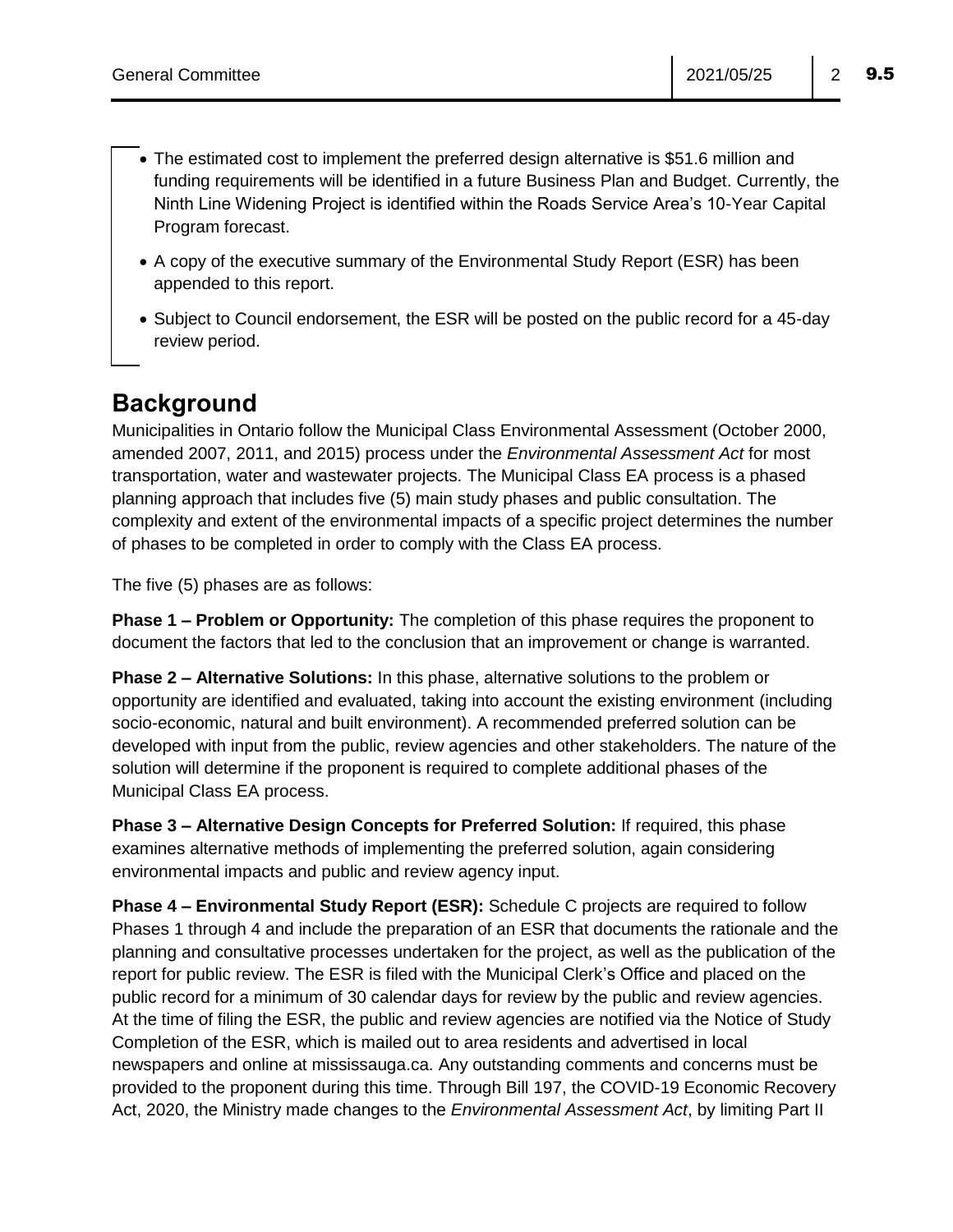Order (Bump-up) Requests to projects that have an adverse impact on existing Aboriginal and treaty rights. If concerns regarding this project cannot be resolved through discussion with the proponent, a person or party may request that the Minister of the Environment, Conservation and Parks order the project to undertake a higher level of study, or that conditions be imposed, only on the grounds that the requested order may prevent, mitigate or remedy adverse impacts on constitutionally protected Aboriginal and treaty rights. Requests on other grounds will not be considered. If no request is received by the Minister within the review period, the ESR is deemed approved and the proponent may proceed to Phase 5 – the implementation of the project.

**Phase 5 – Implementation:** This is the implementation phase of the Municipal Class EA process. This phase allows for detailed design and construction of the items as planned in earlier phases and monitoring for compliance with those planning principles.

## **Present Status**

City staff has worked with their consultant HDR to complete Phases 1 to 4 of a Schedule 'C' Class EA Study for the Ninth Line corridor from Eglinton Avenue West to Derry Road West. The Executive Summary of the ESR is provided in Appendix 1.

The major objectives of the EA were to:

- Confirm and document the need for road improvements, vehicular and non-vehicular;
- Address existing and potential safety issues along the corridor;
- Establish a preferred alignment and right-of-way requirements;
- Prepare a preliminary design;
- Determine active transportation requirements (pedestrian and cyclist); and
- Prepare an ESR.

#### **Study Area**

The Ninth Line Class EA study area extends from Eglinton Avenue West to the south to Derry Road West to the north, running parallel to Highway 407 to the west (as shown in Figure 1). Ninth Line currently exists as a two-lane north-south road with a semi-rural cross-section, with a posted speed limit of 70 km/h. There are above-ground hydro lines on the east side and streetlighting on the west side. There are currently no dedicated cycling facilities and limited pedestrian sidewalk facilities near some signalized intersections.

The existing roadway network serves the established low-density residential Lisgar and Churchill Meadows neighbourhoods and parks. There are several active and ongoing site plan applications on the west side of the Ninth Line corridor, as anticipated by the Shaping Ninth Line Study. The west side of Ninth Line will be transformed to include a variety of land uses that will support a range of housing choices from a mix of townhouses to low/mid-rise residential to a mix of employment and transit-supportive developments, including community open spaces and the future 407 Transitway.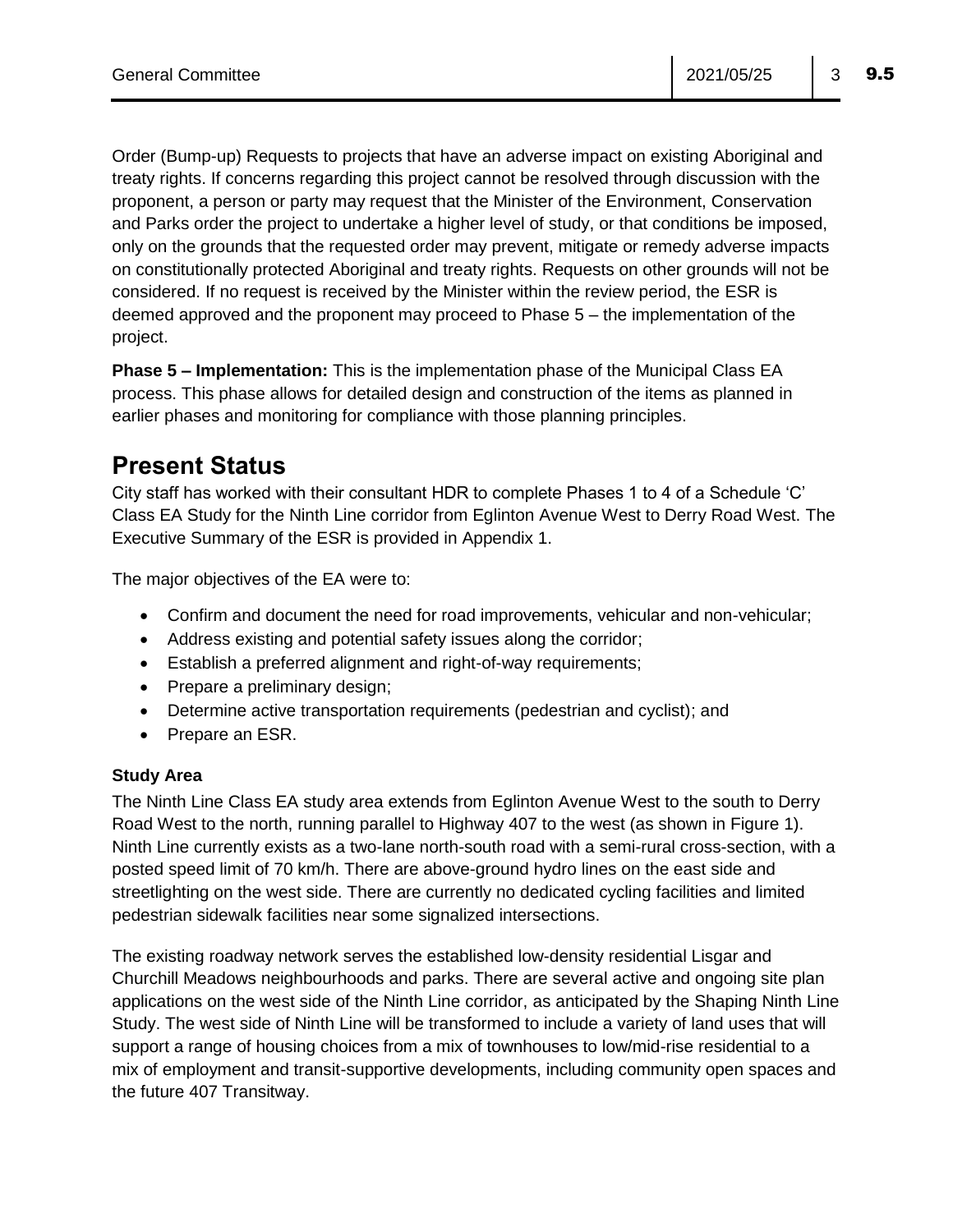

**Figure 1: Ninth Line Study Area**

#### **Existing Conditions**

Existing conditions of the study area were collected and reviewed, including the following:

- Various background studies and reports (e.g., stormwater management reports, etc.);
- Data provided by various City Departments (e.g., traffic data, tree survey data, etc.);
- Investigations undertaken as part of this Class EA Study;
- Meetings with the Project Team;
- Meetings and correspondence with agencies including Ministry of the Environment, Conservation and Parks (MECP), Conservation Halton, Region of Peel, and Halton Region;
- Consultation with members of the public; and
- Site visits.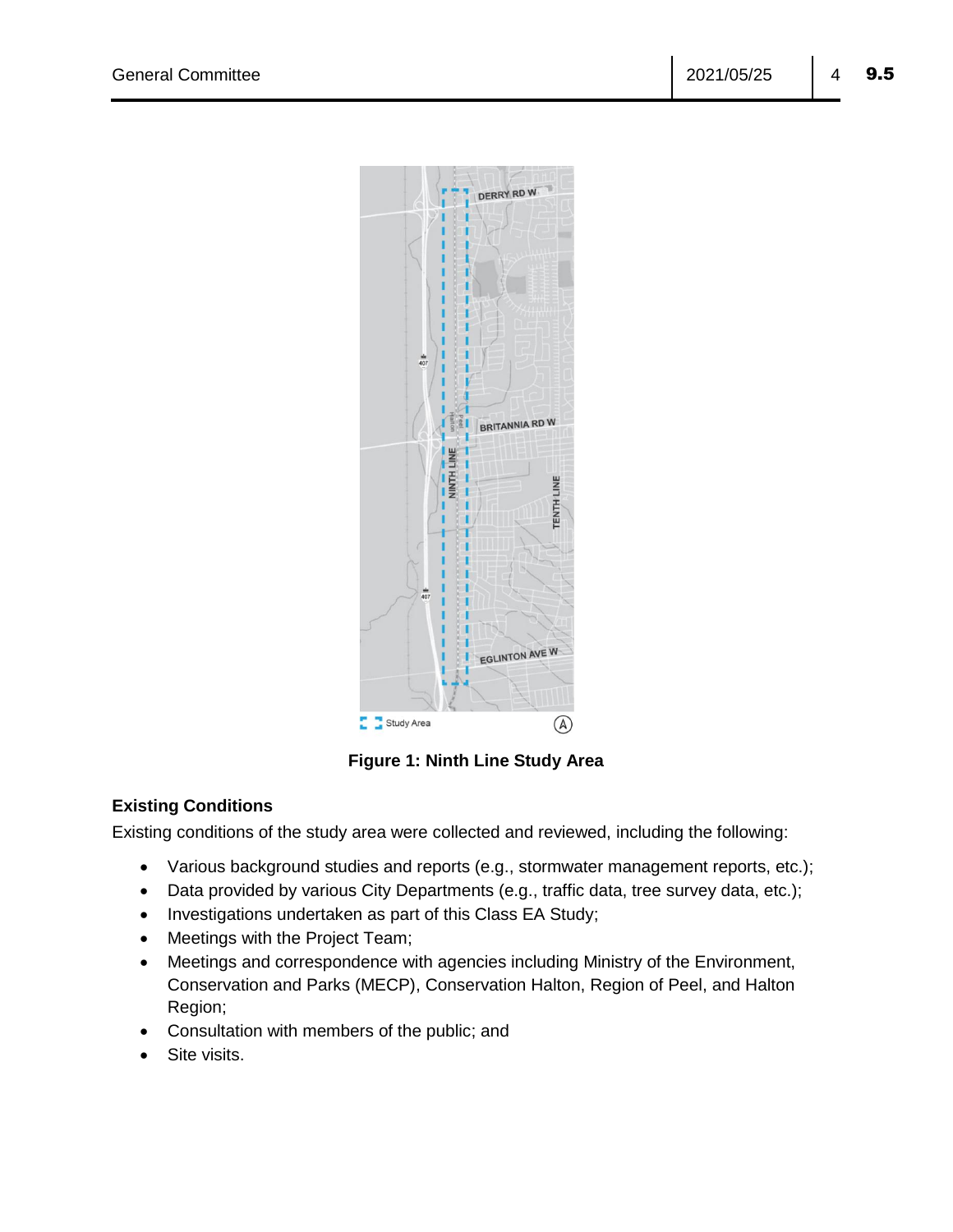## **Comments**

#### **Problems and Opportunities**

Under existing conditions, several intersections within the study area are experiencing congestion and delays leading to significant queuing along Ninth Line. These poor traffic conditions are anticipated to worsen in the future as vehicle demand on Ninth Line increases.

There is an opportunity to improve Ninth Line to accommodate not only existing and future vehicle demand, but also active transportation. The improvements to Ninth Line will provide choice, increase capacity and accommodate future travel demand for all road users including pedestrians, cyclists, transit users and motorists.

The Ninth Line improvements will support the City's vision to implement the Shaping Ninth Line Study by transforming the last remaining greenfield into a sustainable, transit-supportive, connected and distinct neighbourhood. A context-sensitive design approach will ensure that the improved road fits in well with its surroundings, including the existing residential neighbourhoods on the east side, while supporting new medium-density mixed-use blocks on the west side. Current and future residents will have access to a linked natural heritage system, active transportation facilities, parks and open spaces.

#### **Evaluation of Alternative Solutions**

The Class EA process for municipal roads in Ontario requires consideration and evaluation of all reasonable alternative solutions to accommodate future travel demand. Alternative solutions have been assessed from a traffic perspective and identified as possible alternative solutions:

- Alternative  $1 Do$  Nothing (used for comparative purposes only);
- Alternative 2 Limit Development;
- Alternative 3 Improve Other Roads;
- Alternative 4 Operational Improvements (including localized intersections);
- Alternative 5 Multimodal Improvements (including improved streetscaping opportunities);
- Alternative 6 Widen from 2 Lanes to 4 Lanes; and
- Alternative 7 Combination of Alternatives 4, 5 and 6.

Each alternative solution was evaluated based on the following criteria:

- Transportation and Transit Accessibility;
- City Building;
- Natural Environment:
- Socio-Economic Environment:
- Cultural Heritage; and
- Engineering Considerations, Construction Complexity and Implementation.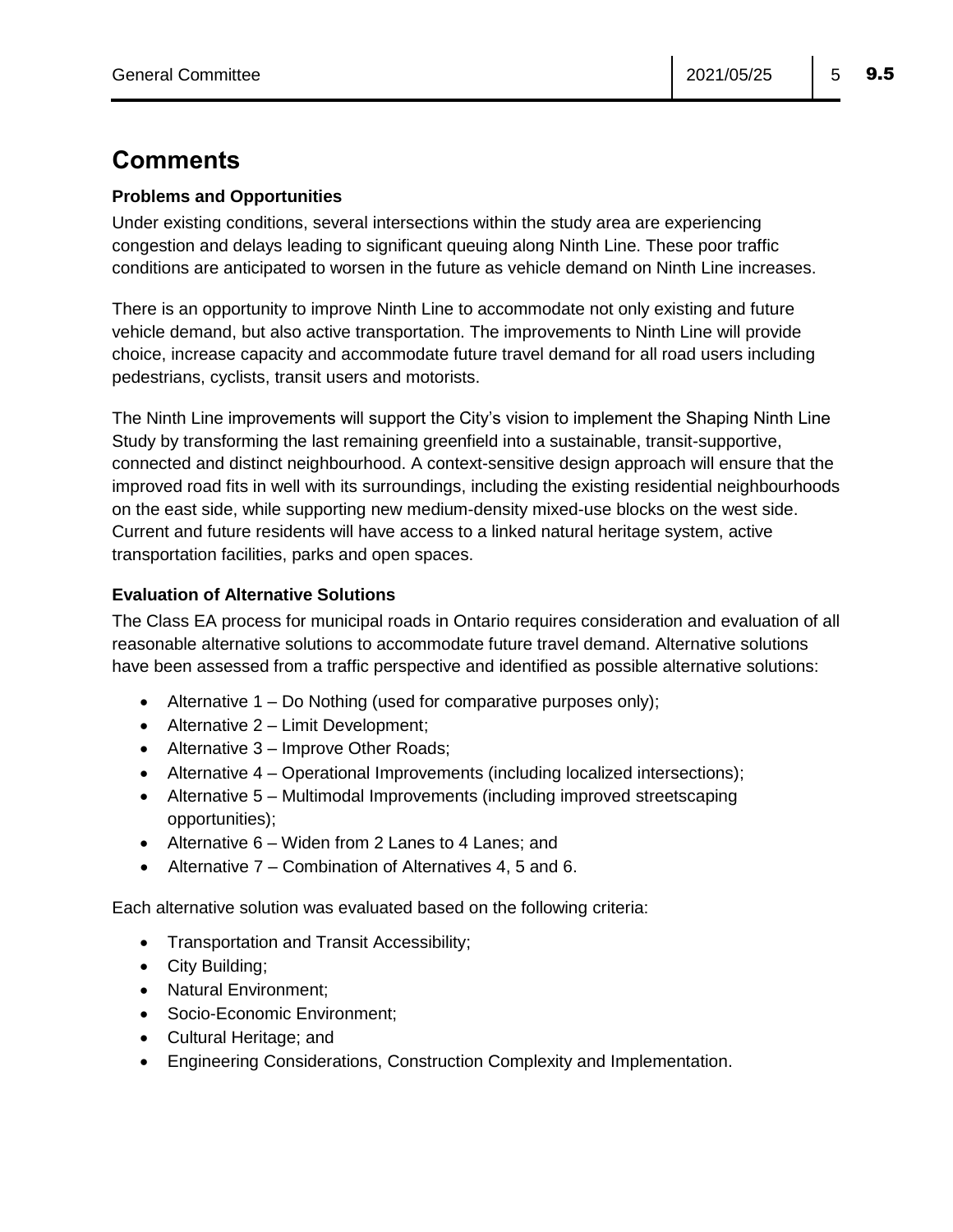Based on the analysis and evaluation of alternative solutions and feedback received from the public and stakeholders, **the preferred planning solution is Alternative 7** – Combination of Alternatives 4 (operational improvements), 5 (multimodal improvements) and 6 (widen from two (2) lanes to four (4) lanes).

Alternative 7 addresses the problems and opportunities by:

- Supporting the creation of an urban environment that meets planning objectives, network connectivity and access;
- Fully addressing the City's transportation objectives, including City Building and accommodating existing and planned developments;
- Providing dedicated and continuous active transportation facilities for pedestrians and cyclists, with improvements to safety and comfort;
- Providing redundancy in the road network for all road users; and
- Increasing capacity, accommodating goods movement and potential to improve emergency response times.

#### **Evaluation of Alternative Design Concepts – Road Widening**

Based on the screening of the Alternative Solutions noted above, methods of implementing the preferred alternative solution were developed for the improvement of Ninth Line between Eglinton Avenue West and Derry Road West.

Three (3) alternative design concepts were considered to widen Ninth Line from two (2) to four (4) lanes, as follows:

- Alternative  $1 -$  Widen to West;
- Alternative 2 Widen about the Centreline; and
- Alternative 3 Widen to East.

Based on the evaluation of alternative design concepts and feedback received from the public and stakeholders, **Alternative 1 – Widen to the West** (refer to Figure 2) was selected as the preliminary preferred alternative design. Widening to the west minimizes impact to existing properties on the east side of Ninth Line and planned developments on the west side can be accommodated through future development applications.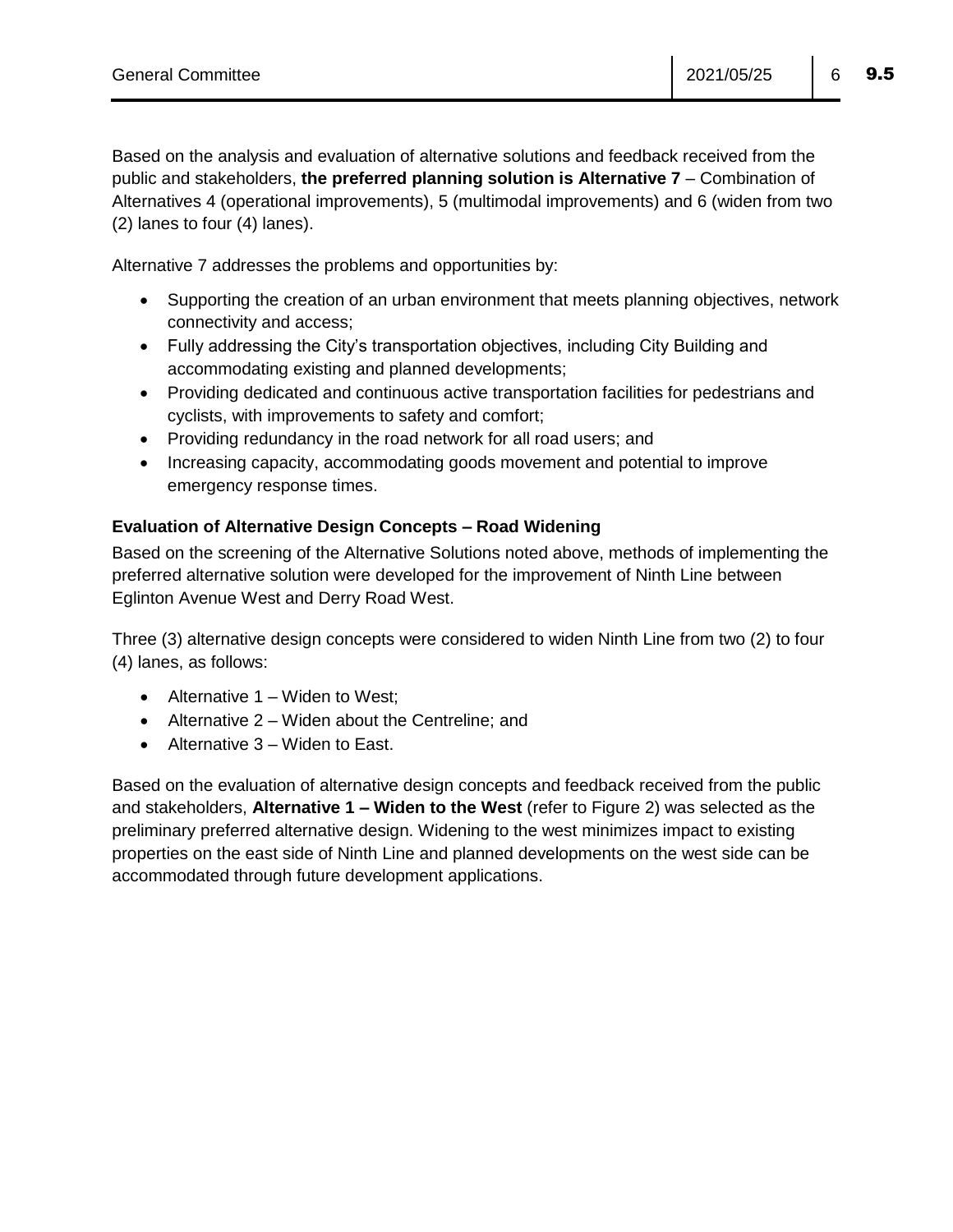

**Figure 2: Preferred Alternative Design Concept – Road Widening**

#### **Evaluation of Alternative Design Concepts – Active Transportation**

The following alternative design concepts were considered to implement active transportation facilities along Ninth Line between Eglinton Avenue West and Derry Road West:

- Alternative 1 On-Street Bike Lanes with Buffer (both sides);
- Alternative 2 Separated Boulevard Cycle Tracks and Sidewalk (both sides); and
- Alternative 3 Multi-use Paths (both sides).

Based on the evaluation of alternative design concepts and feedback received from the public and stakeholders, **Alternative 2 – Separated Boulevard Cycle Tracks and Sidewalks** (refer to Figure 3) was selected as the preliminary preferred alternative design. By implementing these active transportation facilities, it separates cyclists from vehicles and cyclists from pedestrians. These facilities will be continuous and landscaping opportunities will be provided between the cycle tracks and sidewalks.



**Figure 3: Preferred Alternative Design Concept – Active Transportation**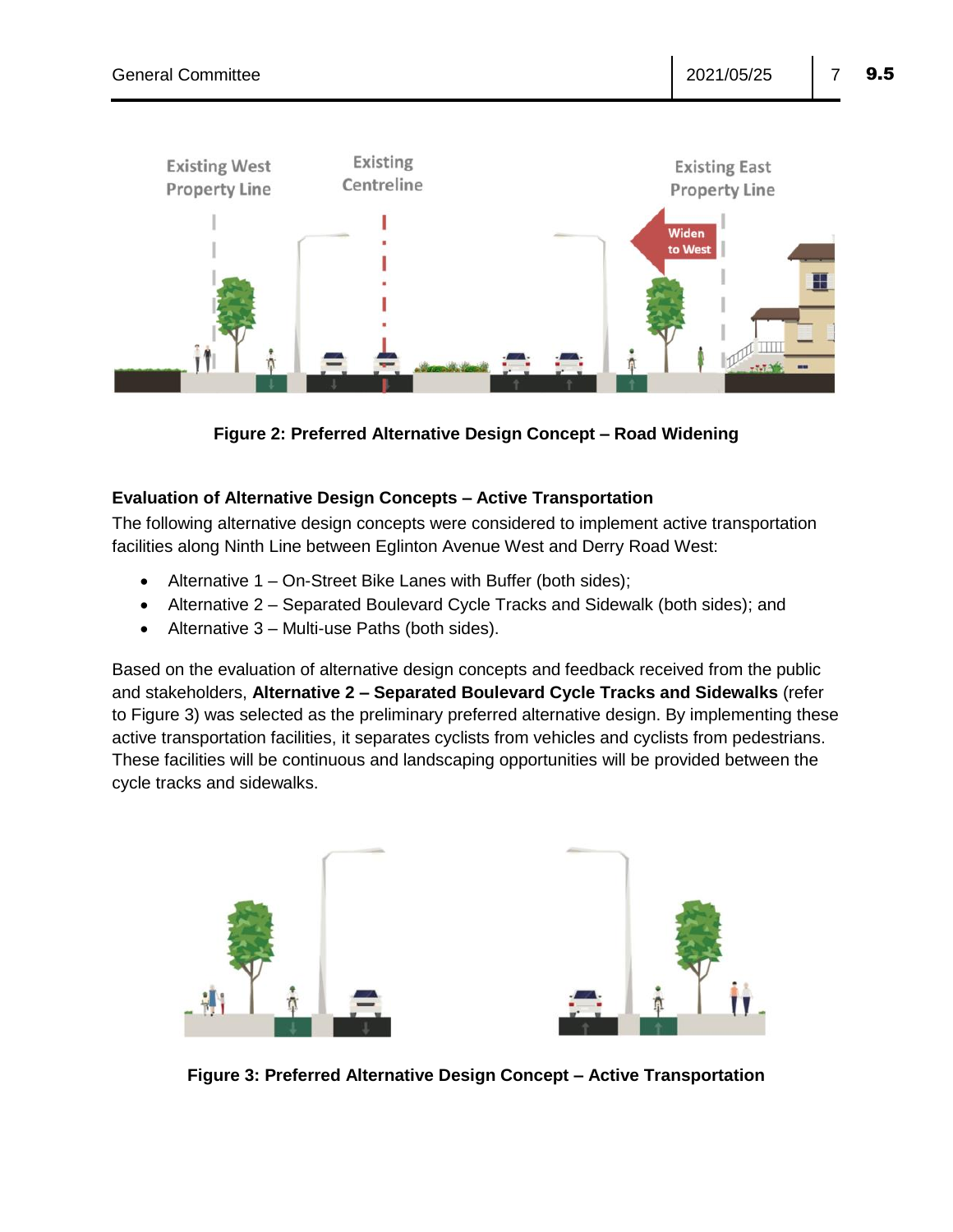Elements of the Preferred Alternative Design include:

- Widening to four through-lanes within the Official Plan 35 metre (115 foot) right-of-way width;
- In-boulevard cycle tracks and sidewalks on both sides of the road;
- New signalized intersections at Skyview Street, Tacc Drive, McDowell Drive and Beacham Street;
- New pedestrian signal adjacent to Cordingley Park (between Foxwood Avenue and Doug Leavens Boulevard);
- Localized intersection improvements throughout the study corridor;
- Intersection treatments such as crossrides will be provided at all signalized and unsignalized intersections;
- Upgraded and new transit stops, including bus pads, to be coordinated with MiWay during detailed design;
- Posted speed to be decreased from 70 km/h to 60 km/h;
- Intersection design compliance with Accessibility for Ontarians with Disabilities Act (AODA); and
- Opportunities for centre median plantings and enhanced streetscaping features (i.e. privacy fencing, to be confirmed during detailed design).

### **Typical Cross-Section**

The typical cross-section for the Preferred Alternative Design is illustrated in Figure 4. The cross-section was developed based on a 60 km/h posted speed limit (70 km/h design speed). The features provided in the typical cross-section include the following:

- 35 metre (115 foot) wide right-of-way;
- Two 3.5 metre (11.5 foot) wide curbside through-lanes and two 3.35 metre (11.0 foot) wide inside through-lanes;
- 2.0 metre (6.6 foot) wide cycle track on both sides;
- 2.0 metre (6.6 foot) wide sidewalk on both sides; and
- 5.0 metre (16.4 foot) wide centre median (where space permits).

In areas where available space within the right-of-way is constrained (e.g., St. Peter's Church and Cemetery), the cross-section has been modified to avoid impacts to private property.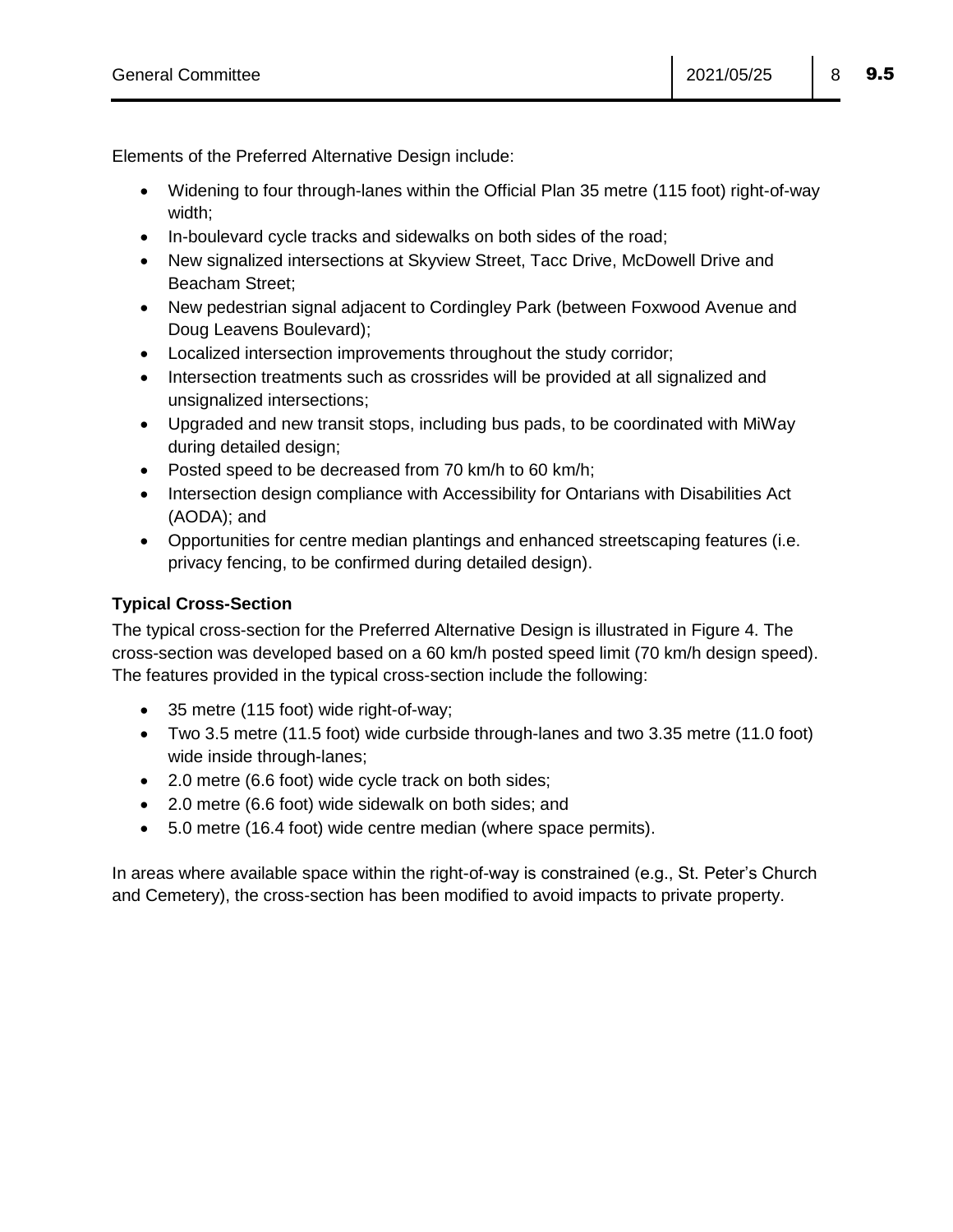

**Figure 4: Ninth Line Typical Cross-Section**

#### **Public Consultation**

Public consultation is a key feature of an EA planning process and therefore was a principal component of the Ninth Line from Eglinton Avenue West to Derry Road West – Municipal Class EA Study. Key features of the consultation program undertaken as part of this study included:

- Combined Notice of Study Commencement and Introductory Open House published in the local newspaper on February 13 and 20, 2020, mailed to approximately 3,000 areaproperty owners, Indigenous groups and technical agencies;
- Introductory Open House held in-person at Osprey Wood Public School (6135 Lisgar Drive) on February 20, 2020;
- Public Information Centre #1 held virtually on June 25, 2020 to July 17, 2020;
- Public Information Centre #2 held virtually on January 13, 2021 to February 3, 2021;
- More than 470 comments were received from area property owners and agencies; and
- Meetings held with technical agencies including Ministry of Transportation of (MTO), 407 ETR, Region of Peel, Halton Region, Conservation Halton, and Credit Valley Conservation were held on June 4, 2020 and December 7, 2020.

Subject to Council endorsement, a Notice of Study Completion will be published in the local newspaper and mailed to area property owners and technical agencies.

The following are statistics and general comments from area residents that were received and noted by the project team regarding the information that was presented at Public Information Centre #2: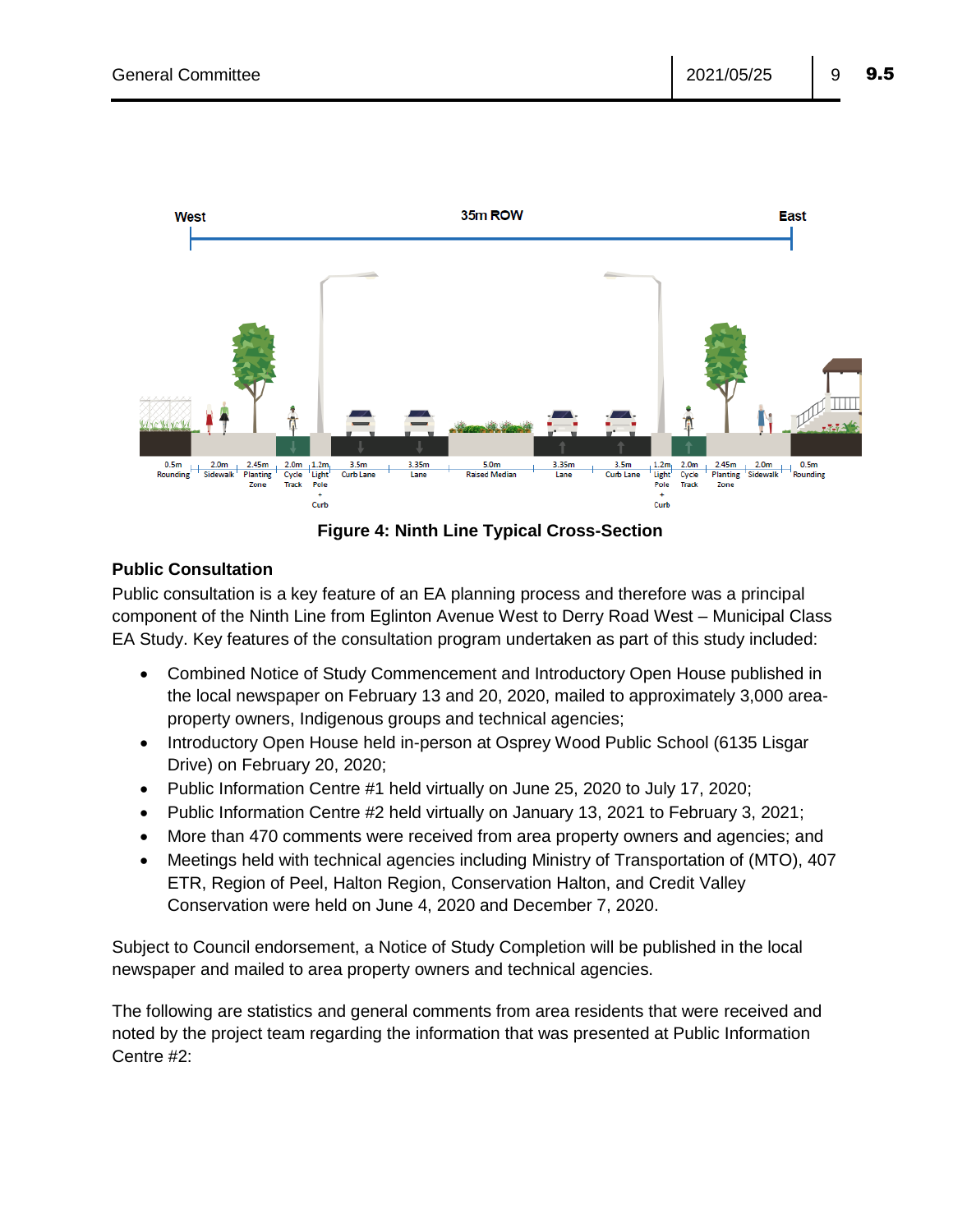- 731 people visited the project website (between January 13, 2021 and February 3, 2021);
- 83% of respondents indicated they agree with the Road Widening Alternative Design Concept – Widen to the West;
- 89% of respondents indicated they agree with the AT Alternative Design Concept Boulevard Cycle Tracks and Sidewalks (both sides);
- 90% of respondents indicated they generally agree with the Preferred Preliminary Design;
- Support for preservation of green space and natural areas;
- Mixed opinions that there is too much development occurring in the area; and
- Support for ensuring safety for pedestrians and cyclists.

#### **Implementation**

It is recommended that the preferred alternative design along Ninth Line be constructed in coordination with the future development to minimize the impact to surrounding residents. The necessary funding to initiate the detailed engineering design and construction has been identified in the Roads Service Area's 10-Year Capital Program forecast and will be included in a future Business Plan and Budget for Council's consideration and approval.

#### **Property Requirements**

As the lands on the east side of the Ninth Line corridor are already developed, all of the property requirements to establish the Official Plan's 35 metre (115 foot) wide right-of-way have been identified on the west side of Ninth Line. The preferred alternative design is to be implemented in coordination with future development applications, subject to funding approval. Property impacts will be confirmed during the preliminary design phase.

#### **Next Steps**

Should this study ESR and the preferred alternative design be endorsed by Council and no Part II Order requests be filed with the MECP during the public notification period, this project will be deemed approved. As the Notice of Study Completion for this ESR will be posted over the summer season, a 45-day review period will be provided.

## **Financial Impact**

There are no financial impacts resulting from the adoption of the recommendations in this report.

The fees associated with publishing the "Notice of Study Completion" for this study in the local newspaper and placing the ESR on the public record for a 45-day review period are nominal, with funding available in the existing capital project #19-104 "Ninth Line Widening - Eglinton Avenue West to Derry Road West" for this project.

The estimated cost to implement the preferred design alternative is \$51.6 million and will be identified in a future Roads Service Area Capital Plan.